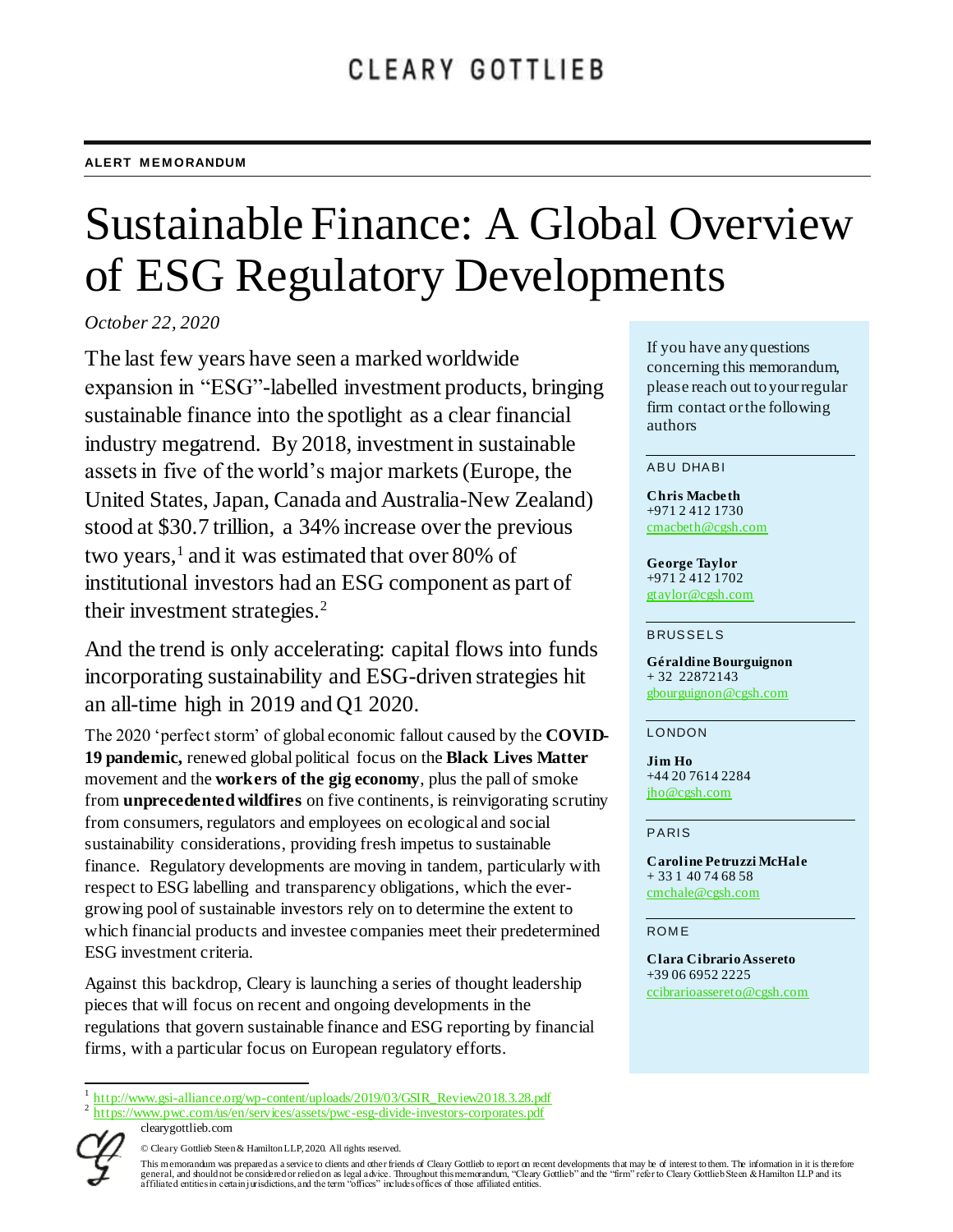# **I. Background**

The expression "**sustainable finance**" refers to the process of incorporating sustainability factors into financial decision-making.

It stems from three realisations.

*The first* – "financing green" – is that the resources that are necessary to bring a shift towards sustainable development (pursuant to the targets set under the 2015 Paris Agreement, among others) far exceed the capacities of the public sector alone. According to current estimates, in order to achieve its 2030 environmental targets, Europe must close an investment gap of almost  $\epsilon$ 180 billion per year.<sup>3</sup> This implies the need to raise, mobilize and reorient additional private capital in the same direction.

*The second* – "greening finance" – is that financial institutions at the core of our global economy are themselves profoundly exposed to sustainability risks. From an environmental sustainability perspective, it was estimated that close to 50% of the risk exposure of Eurozone banks is directly or indirectly linked to climate-related disasters and extreme weather events (which also result in higher costs for insurers and parties insured). 4 From a social sustainability perspective, it has become clear that working conditions and growing inequalities have concrete consequences for companies (including financial institutions and their counterparties), ranging from legal to reputational, and can hamper long-term, stable growth. In other words, de-risking, by focusing on sustainable options, is good for business.

*The third* is that the financial system (from securities and credit markets to investment funds and insurance firms) can play a pivotal role through the intermediation of risks and investments that take into account environmental, social and governance (ESG) factors. More specifically:

**E**: Environmental considerations refer to climate change mitigation / adaptation and the environment more broadly, and related risks (such as natural disasters).

**S:** Social considerations refer to issues of inequality, inclusiveness, diversity, labour relations and investment in human capital and communities (environmental and social considerations are often intertwined, as in the case of a pandemic).

G: The governance of public and private institutions – including management structures, employee relations, beneficial ownership and executive compensation – plays a role in ensuring the inclusion of social and environmental considerations in the investment decision-making process.

# **II. Global trends**

Although the increased focus on sustainable finance has been global, it has differed significantly between jurisdictions – in particular:

## **Europe:**

5

- Europe is the worldwide leader in sustainable investing, home to almost half of global sustainable investment assets at the end of 2018.<sup>5</sup> The broad, early acceptance of ESG-driven strategies in European finance partly explains why EU regulators are spearheading regulatory reforms in the field.
- In 2018, in response to the EU's commitments under the 2015 Paris Climate Agreement, the European Commission launched the "Sustainable Finance Action Plan", whose action drivers provide much of the conceptual framework for sustainable finance regulation. This regulatory reform trend was further strengthened in 2020, with the announcement of the EU's "Green Deal"

 $\overline{\phantom{a}}$ 3 [https://ec.europa.eu/info/sites/info/files/180131-sustainable-finance](https://ec.europa.eu/info/sites/info/files/180131-sustainable-finance-final-report_en.pdf)[final-report\\_en.pdf](https://ec.europa.eu/info/sites/info/files/180131-sustainable-finance-final-report_en.pdf)

<sup>4</sup> [https://www.ecb.europa.eu/pub/financial-](https://www.ecb.europa.eu/pub/financial-stability/fsr/special/html/ecb.fsrart201905_1~47cf778cc1.en.html#toc3)

[stability/fsr/special/html/ecb.fsrart201905\\_1~47cf778cc1.en.html#toc3](https://www.ecb.europa.eu/pub/financial-stability/fsr/special/html/ecb.fsrart201905_1~47cf778cc1.en.html#toc3)

[https://www.morningstar.com/content/dam/marketing/shared/pdfs/Res](https://www.morningstar.com/content/dam/marketing/shared/pdfs/Research/GSL_082520_Final.pdf?utm_source=eloqua&utm_medium=email&utm_campaign=&utm_content=24494) [earch/GSL\\_082520\\_Final.pdf?utm\\_source=eloqua&utm\\_medium=em](https://www.morningstar.com/content/dam/marketing/shared/pdfs/Research/GSL_082520_Final.pdf?utm_source=eloqua&utm_medium=email&utm_campaign=&utm_content=24494) [ail&utm\\_campaign=&utm\\_content=24494](https://www.morningstar.com/content/dam/marketing/shared/pdfs/Research/GSL_082520_Final.pdf?utm_source=eloqua&utm_medium=email&utm_campaign=&utm_content=24494)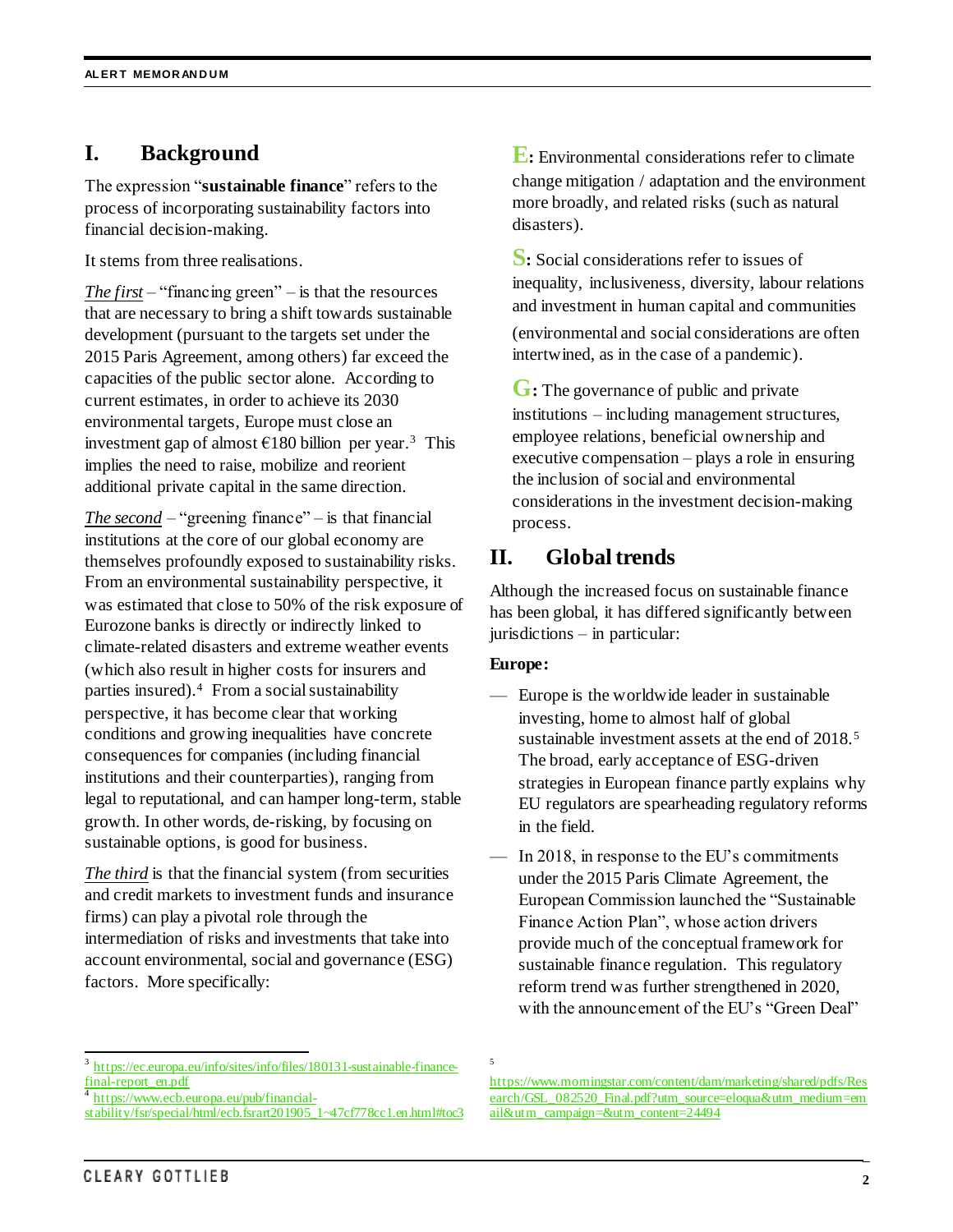and various calls from investors and industry players to place sustainability considerations at the heart of the EU's post-pandemic recovery plan.<sup>6</sup>

#### **United Kingdom:**

- In 2019, pending Brexit, the UK government published its own "Green Finance Strategy" stating that the United Kingdom would "match the ambition" of the EU's Action Plan.
- Although the commitment was reiterated by government sources (including the UK Treasury) up to late 2020, detailed initiatives are still to be disclosed (including, in particular, as to the "onshoring" of the EU's sustainable finance regulatory taxonomy framework already in force).

## **United States:**

- ESG investing in the United States continues to expand at a rapid pace, making it the world's second major market for sustainable finance.<sup>7</sup>
- Unlike in the EU and despite increasing pressure from large institutional investors, the U.S. Securities and Exchange Commission (SEC) has so far been reluctant to adopt ESG-specific guidelines and instead only requires that disclosure of ESG risks be made if they are "material", formally declining to publish any rule-making in the area of ESG in 2020.<sup>8</sup>
- In September 2020, a subcommittee of the U.S. Commodity Futures Trading Commission published a report on managing climate risks, addressing a series of recommendations to national financial regulators and laying out measures that market participants may adopt in order to catalyse climate-related investments.<sup>9</sup>
- In June 2020, the U.S. Department of Labor issued a proposed rule that would clearly require pension plan investment fiduciaries to prioritise financial returns and not subordinate those to non-pecuniary benefits (which may include ESG factors).<sup>10</sup>
- Shareholder ESG proposals have not slowed during the Covid-19 pandemic, with a renewed focus on the social impact of the pandemic on companies' workforces. During the 2020 proxy season, social and environmental proposals (focusing in particular on climate change) continue to outnumber governance/compensation proposals. Among environmental proposals, the majority relate to climate change and an increasing number call for concrete action rather than just disclosure.

## **Asia:**

- In Japan, sustainable assets under management quadrupled from 2016 to 2018, making it the third largest centre for sustainable investing after Europe and the United States. Although Japanese companies have been reporting environmental measures since the late 1990s and almost all companies in the Nikkei 225 index currently report sustainability initiatives, there are increasing demands from investors for enhanced transparency in ESG disclosures.
- In China, the Shenzhen and Shanghai stock exchanges are expected to follow Hong Kong with new requirements for listed companies to disclose more details on ESG practices, in a move that is in line with the Chinese government's stated "green finance" strategy.

 6 [https://ec.europa.eu/info/strategy/priorities-2019-2024/european](https://ec.europa.eu/info/strategy/priorities-2019-2024/european-green-deal_en)[green-deal\\_en](https://ec.europa.eu/info/strategy/priorities-2019-2024/european-green-deal_en) 7

[http://www.gsi-alliance.org/wp](http://www.gsi-alliance.org/wp-content/uploads/2019/03/GSIR_Review2018.3.28.pdf)[content/uploads/2019/03/GSIR\\_Review2018.3.28.pdf](http://www.gsi-alliance.org/wp-content/uploads/2019/03/GSIR_Review2018.3.28.pdf)

<sup>8</sup> Specifically, the SEC chose not to include specific requirements on climate change or other ESG disclosuresin the amendments it proposed in January 2020. This position was maintained in August 2020 over the objections of two dissenting commissioners delivered statements focusing on diversity and climate change. See [https://www.clearygottlieb.com/news-and-insights/publication-](https://www.clearygottlieb.com/news-and-insights/publication-listing/sec-maintains-the-status-quo-on-climate-change-disclosures)

[listing/sec-maintains-the-status-quo-on-climate-change-disclosures](https://www.clearygottlieb.com/news-and-insights/publication-listing/sec-maintains-the-status-quo-on-climate-change-disclosures) and [https://www.clearygottlieb.com/-/media/files/alert-memos-2020/secs](https://www.clearygottlieb.com/-/media/files/alert-memos-2020/secs-cautious-updates-to-corporate-disclosure-requirements.pdf)[cautious-updates-to-corporate-disclosure-requirements.pdf](https://www.clearygottlieb.com/-/media/files/alert-memos-2020/secs-cautious-updates-to-corporate-disclosure-requirements.pdf) 9

[https://www.cftc.gov/sites/default/files/2020-09/9-9-](https://www.cftc.gov/sites/default/files/2020-09/9-9-20%20Report%20of%20the%20Subcommittee%20on%20Climate-Related%20Market%20Risk%20-%20Managing%20Climate%20Risk%20in%20the%20U.S.%20Financial%20System%20for%20posting.pdf) [20%20Report%20of%20the%20Subcommittee%20on%20Climate-](https://www.cftc.gov/sites/default/files/2020-09/9-9-20%20Report%20of%20the%20Subcommittee%20on%20Climate-Related%20Market%20Risk%20-%20Managing%20Climate%20Risk%20in%20the%20U.S.%20Financial%20System%20for%20posting.pdf)

[Related%20Market%20Risk%20-](https://www.cftc.gov/sites/default/files/2020-09/9-9-20%20Report%20of%20the%20Subcommittee%20on%20Climate-Related%20Market%20Risk%20-%20Managing%20Climate%20Risk%20in%20the%20U.S.%20Financial%20System%20for%20posting.pdf)

[<sup>%20</sup>Managing%20Climate%20Risk%20in%20the%20U.S.%20Financ](https://www.cftc.gov/sites/default/files/2020-09/9-9-20%20Report%20of%20the%20Subcommittee%20on%20Climate-Related%20Market%20Risk%20-%20Managing%20Climate%20Risk%20in%20the%20U.S.%20Financial%20System%20for%20posting.pdf) [ial%20System%20for%20posting.pdf](https://www.cftc.gov/sites/default/files/2020-09/9-9-20%20Report%20of%20the%20Subcommittee%20on%20Climate-Related%20Market%20Risk%20-%20Managing%20Climate%20Risk%20in%20the%20U.S.%20Financial%20System%20for%20posting.pdf)

<sup>&</sup>lt;sup>10</sup> <https://www.dol.gov/newsroom/releases/ebsa/ebsa20200623>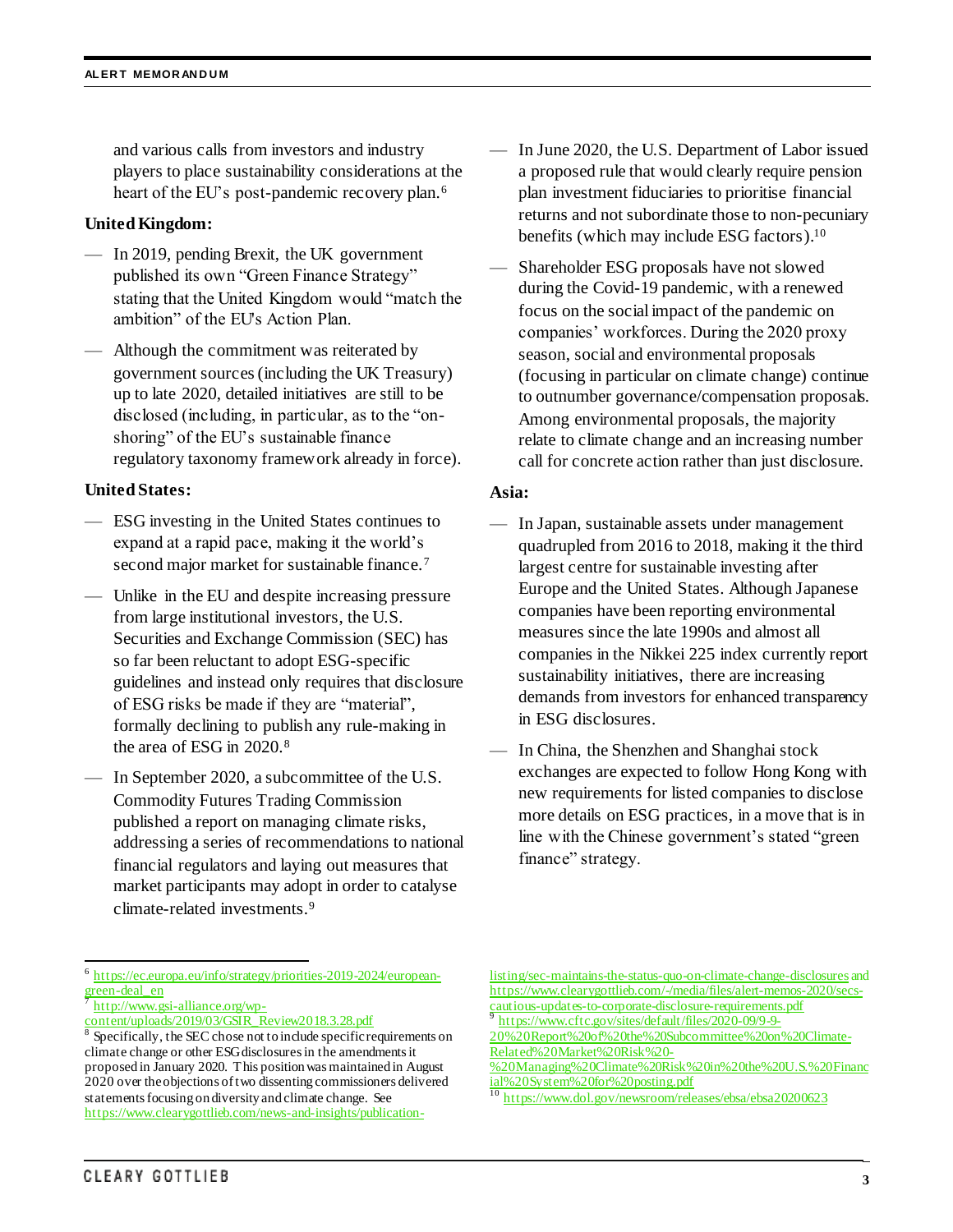#### **Middle East:**

There has been increased focus on ESG issues by family offices and SWF investors in the Middle East, particularly with respect to region-specific matters including food security, supply chains and logistics, combatting modern day slavery and renewable energy projects.

## **Latin America:**

- In Brazil, the Inter-American Development Bank (IDB), the Brazilian Association for Development and the Brazilian Securities and Exchange Commission have launched the "Finance Innovation Lab", a national forum on sustainable finance that aims to develop financial instruments to foster sustainable investment and to propose regulatory changes to prepare the market for sustainable finance opportunities.
- In Mexico, the national stock exchange has created a green finance advisory council to support the development of green bonds and to prepare for more and better ESG financial sector disclosures practices.
- In Colombia, banks' "Green Protocol Initiative" (on sustainable lending practices) was expanded to include the promotion of responsible investment, and the Colombian financial regulator has started a project focused on climate change risk and green finance.
- Overall, indications that 2020 could see a significant increase in Amazon deforestation have resulted in increased ESG investor and activist focus on agribusiness.

#### **Australia and New Zealand**:

— Australia and New Zealand make up the region with the world's greatest proportion of responsible investment assets relative to total assets under management, with 63% of assets using a responsible investment approach. 11

# **III. Challenges**

The rapid increase in the number of ESG investors and sustainability-focused financial products has been met with an equally substantial proliferation of ESGrelated definitions and standards. It is estimated that globally there are more than 600 ESG industry-issued rankings and ratings and more than 4,500 ESG key performance indicators, in what has been almost ubiquitously labelled an "alphabet soup" of ESG metrics.<sup>12</sup>

*The biggest challenge faced by financial firms* is to be able to accurately extract, measure and provide relevant ESG information on credit exposures and the investments that they provide, or advise on. The markets' need for greater ESG-related transparency and fairness has in fact clashed against an underlying lack of data, and practical limits on due diligence into investee companies (including as regards the resilience of investees' own supply chains).

*The biggest challenge faced by investors* is that disparate ESG standards hinder comparability – it is extremely difficult (if not impossible) to effectively compare the ESG credentials of companies that report under competing ESG standards. Investors (and indeed environmental activists) are further concerned that the difference in reporting standards, coupled with the fact that they are voluntary, allows companies to "cherry-pick" data that paints them in a good light and has led to concerns about so-called "greenwashing". Similarly, while data-intensive risk-assessment technological solutions exist, current regulations do not ensure the consistent, objective, quantified and reliable disclosure of climate-related risk factors that would allow investors to comfortably identify targets that both increase economic reward and reduce their portfolio's climate risk.

*One of the biggest challenges faced by issuers* is knowing how to navigate the plethora of ESG reporting standards, with managers often being unsure of exactly what to disclose in light of the array of

 $\overline{\phantom{a}}$ <sup>11</sup> [http://www.gsi-alliance.org/wp](http://www.gsi-alliance.org/wp-content/uploads/2019/03/GSIR_Review2018.3.28.pdf)[content/uploads/2019/03/GSIR\\_Review2018.3.28.pdf](http://www.gsi-alliance.org/wp-content/uploads/2019/03/GSIR_Review2018.3.28.pdf)

<sup>&</sup>lt;sup>12</sup> [https://www.wbcsd.org/Overview/News-](https://www.wbcsd.org/Overview/News-Insights/General/News/ESG-ratings-it-s-a-bit-of-a-zoo)[Insights/General/News/ESG-ratings-it-s-a-bit-of-a-zoo](https://www.wbcsd.org/Overview/News-Insights/General/News/ESG-ratings-it-s-a-bit-of-a-zoo)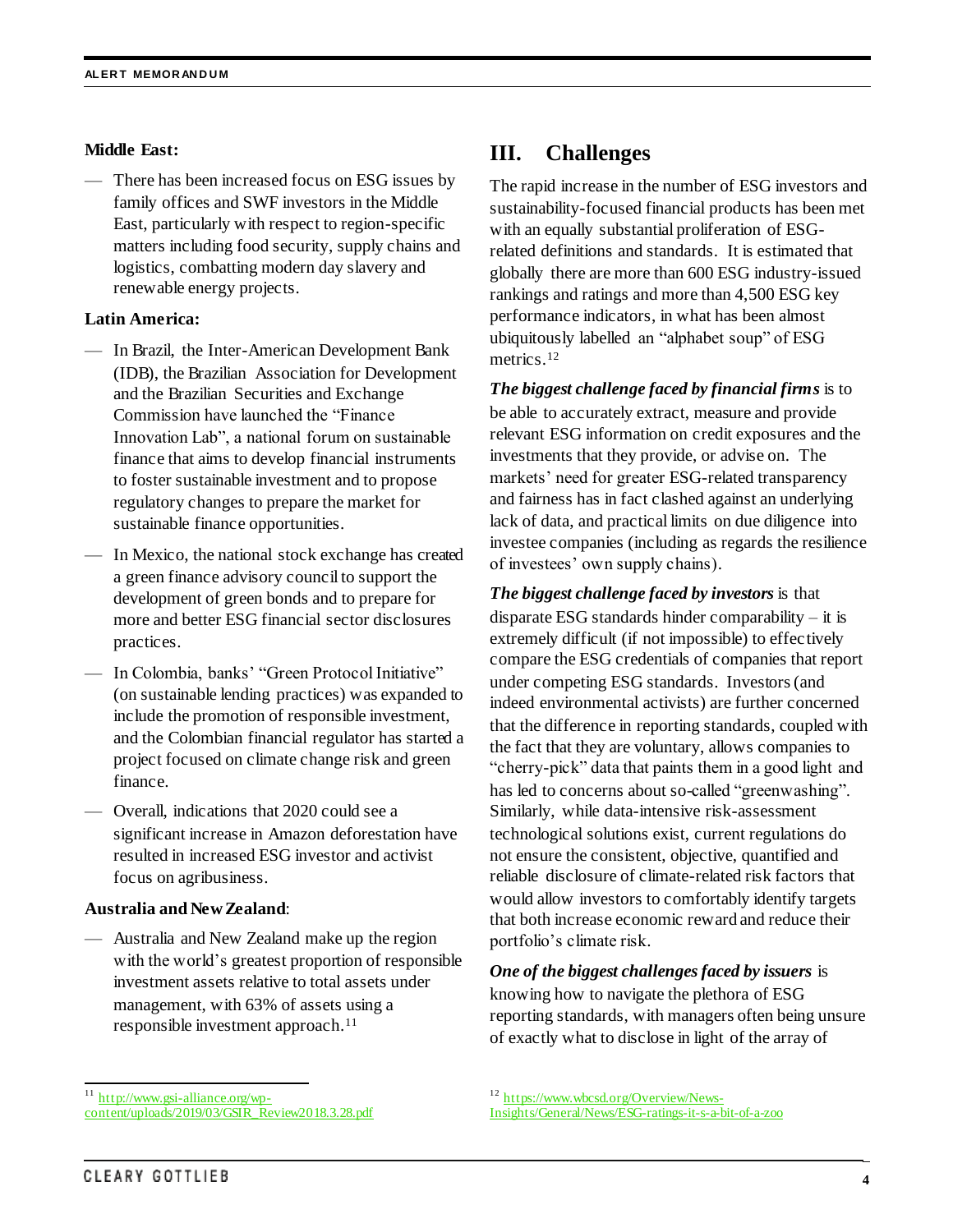(sometimes conflicting) frameworks. Some have tried to follow multiple standards simultaneously, increasing cost and complexity.

It is not only the absence of coherent regulation that is hindering sustainable finance efforts; existing laws sometimes act as an impediment. For example, competition/antitrust law applies to agreements between companies on labels and verification mechanisms and certain requirements must be satisfied for such agreements to be permissible (such as objective and verifiable criteria, absence of obligation, prohibition or boycott and avoidance of competitive information exchange). 13

Overall, it is clear that demands from investors that companies use multiple frameworks to report ESG factors have increased the compliance burden and led to concerns about sustainability reporting fatigue.<sup>14</sup>

Over the years, there have been various attempts to introduce global standards aimed at harmonizing ESG reporting, but (ironically) such efforts have become part of the problem as they have resulted in a number of frameworks that may be viewed as in competition with one another:

- **1997 Global Reporting Initiative ("GRI"):** the oldest and most popular framework for ESG reporting, which is used by around 40% of U.S. companies and 60% of European companies in their sustainability reporting.
- **2006 UN-backed Principles for Responsible Investment:** 2,059 signatories representing \$80 trillion in assets have signed up to six principles for sustainable investing.
- **2007 Carbon Disclosure Standards Board ("CDSB"):** established in connection with the Carbon Disclosure Project ("CDP"), the CDSB framework is a tool for companies to

disclose climate change-related information in financial reports.

- **2008 Workforce Disclosure Initiative:** aimed at providing greater disclosure on workplace practices, it has been backed by more than 100 investors representing \$12 trillion in assets.
- **2010 30% Club:** campaign led by chief executive officers taking action to increase gender diversity at board and senior management levels.
- **2011 Sustainability Accounting Standards Board ("SASB"):** provide industry metrics that track the impact of environmental issues on company accounts and have become increasingly popular in recent years (with one in four members of the S&P 500 now making reference to them).
- **2013 Corporate Human Rights Benchmark:** ranking that examines the human rights performance of 98 global companies based on publicly available data.
- **2015 UN Sustainable Development Goals:** 17 Sustainable Development Goals, and 169 associated targets, were adopted by the General Assembly of the United Nations in September 2015 to inform a global action plan on "people, planet and prosperity" through to 2030.
- **2017 Task Force on Climate-related Financial Disclosures ("TCFD"):** backed by the G20's Financial Stability Board, the TCFD are a voluntary set of guidelines aimed at

 $\overline{\phantom{a}}$ 

 $13$  For more on the subject of competition law and sustainability agreements, refer to our alert memorandum published on our website at[: https://www.clearygottlieb.com/news-and-insights/publication](https://www.clearygottlieb.com/news-and-insights/publication-listing/eu-commission-call-for-contributions-on-competition-policy-supporting-the-green-deal)[listing/eu-commission-call-for-contributions-on-competition-policy](https://www.clearygottlieb.com/news-and-insights/publication-listing/eu-commission-call-for-contributions-on-competition-policy-supporting-the-green-deal)[supporting-the-green-deal](https://www.clearygottlieb.com/news-and-insights/publication-listing/eu-commission-call-for-contributions-on-competition-policy-supporting-the-green-deal)

<sup>&</sup>lt;sup>14</sup>  $E.g.,$  in January 2020, Larry Fink (chief executive of Blackrock) stated that the companies BlackRock has invested in should use the ESG standards established by both the Task Force on Climate-related Financial Disclosures and the Sustainability Accounting Standards Board.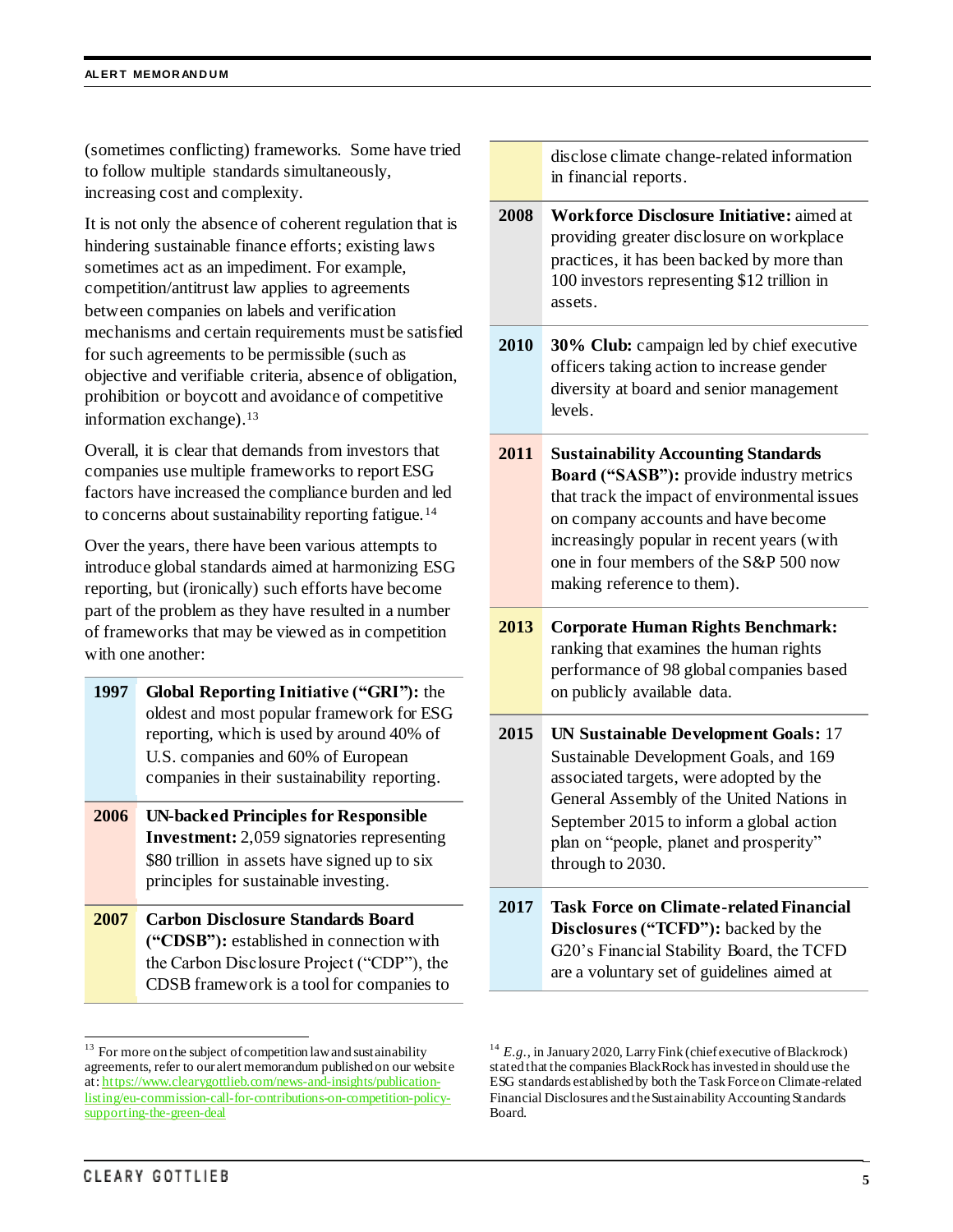assessing a company's exposure to climate change risk.

- **2017 Climate Action 100+:** initiative of more than 500 investors with more than \$47 trillion in AUM to engage with and assess the performance of the world's largest greenhouse gas emitters in tackling climate change
- **2018 One Planet SWF Framework:** framework backed by leading SWF investors to promote the integration of climate change analysis in the management of large, longterm and diversified asset pools.
- **2019 NFRD Guidelines Supplement**: EU updated guidelines on non-financial reporting in the annual reports of over 6,000 European companies, which integrated the recommendations of the TCFD.
- **2020 IOSCO Report on Sustainable Finance and the Role of Securities Regulators**: report discusses the challenges created by sustainability and climate-related issues for securities regulators in meeting their core regulatory objectives of protecting investors, reducing systemic risk, and maintaining fair, efficient and transparent markets.

# **IV. Solutions on the horizon?**

Efforts to harmonise the various taxonomies and frameworks in the field of sustainable finance have gathered pace during 2020 – and are being pushed forward by EUregulators. Developments in the EU are significant not only for their breadth and depth but because the EU rules are binding, whereas the existing global standards remain voluntary.

More globally, the UN's Global Investors for Sustainable Development Group has recently called on the G20 to push for the establishment of global ESG disclosure standards and, in September of this year, adding its efforts to those of the International Accounting Standards Board and the Financial Accounting Standards Board, the International Organization of Securities Commission (IOSCO, a global umbrella body for securities regulators) launched a task force to harmonise standards.

Perhaps most significantly, on 22 September, the International Business Council ("**IBC**") of the World Economic Forum ("**WEF**") (in collaboration with the Big 4 accountancy firms) released a set of universal ESG metrics and disclosures to measure stakeholder capitalism, which delivered on a commitment from the WEF Annual Meeting at Davos in January 2020 that was supported by 120 members of the IBC.<sup>15</sup> Rather than an attempt to reinvent the wheel, the metrics are drawn from the existing leading frameworks and, in particular, GRI, SASB, TCFD and CDSB. In parallel, the IBC has facilitated five leading ESG framework providers (including CDP, GRI and SASB) in their release of a statement of intent detailing how their work and the IBC's project are fundamentally complementary and could form the natural building blocks of a single, coherent, global reporting system.<sup>16</sup>

# **V. Future insights**

Against this complex backdrop, and following on from a number of ESG-related publications recently produced by the firm, Cleary is launching a series of publications that will focus on recent and ongoing developments in the regulations that govern sustainable finance and ESG reporting by financial firms.

Among other things, we will highlight the significant progress made by the EU by setting out an overview of the EU regulatory framework for sustainable finance and ESG reporting, before

 $\overline{\phantom{a}}$ <sup>15</sup>[http://www3.weforum.org/docs/WEF\\_IBC\\_Measuring\\_Stakeholder\\_](http://www3.weforum.org/docs/WEF_IBC_Measuring_Stakeholder_Capitalism_Report_2020.pdf) [Capitalism\\_Report\\_2020.pdf](http://www3.weforum.org/docs/WEF_IBC_Measuring_Stakeholder_Capitalism_Report_2020.pdf)

<sup>&</sup>lt;sup>16</sup> [https://29kjwb3armds2g3gi4lq2sx1-wpengine.netdna-ssl.com/wp](https://29kjwb3armds2g3gi4lq2sx1-wpengine.netdna-ssl.com/wp-content/uploads/Statement-of-Intent-to-Work-Together-Towards-Comprehensive-Corporate-Reporting.pdf)[content/uploads/Statement-of-Intent-to-Work-Together-Towards-](https://29kjwb3armds2g3gi4lq2sx1-wpengine.netdna-ssl.com/wp-content/uploads/Statement-of-Intent-to-Work-Together-Towards-Comprehensive-Corporate-Reporting.pdf)[Comprehensive-Corporate-Reporting.pdf](https://29kjwb3armds2g3gi4lq2sx1-wpengine.netdna-ssl.com/wp-content/uploads/Statement-of-Intent-to-Work-Together-Towards-Comprehensive-Corporate-Reporting.pdf)